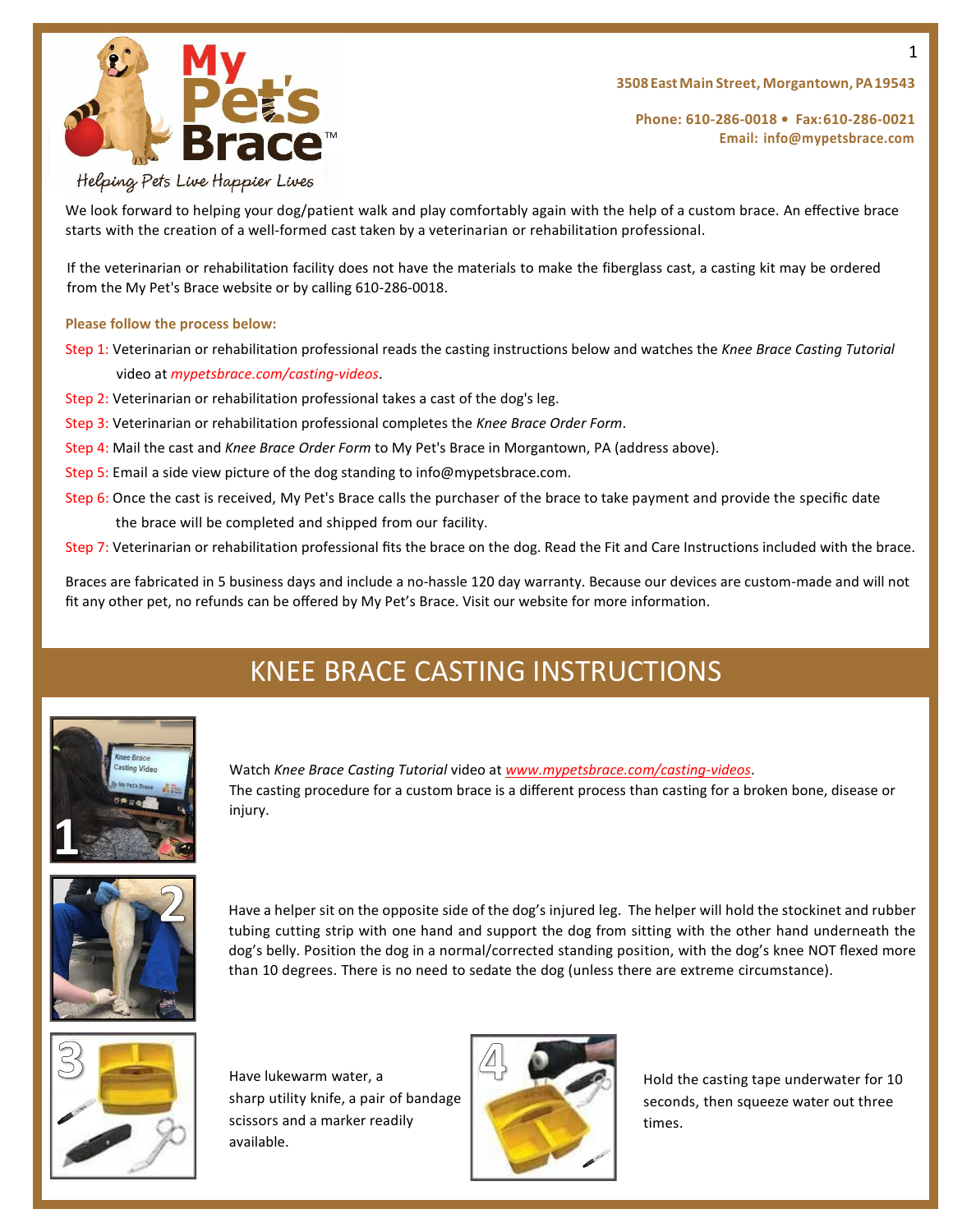

Start the cast by quickly wrapping the tape from just below the hock to as high as possible medially in the groin. If the cast is too short, we will be unable to use the cast. Overlap each layer no more than 2-3 times, cutting off any excess tape not needed.



Mold the tape to conform to bony prominences. Massage the layers together.



Use the permanent marker to trace the rubber tubing. Draw several hash marks perpendicular to the rubber tubing line.



Use the utility knife to cut the cast off before the casting tape completely hardens (less than 4 minutes). Do not wait too long. Cast will still be a little soft.



Cut the stockinet off with the bandage scissors and remove the cast from the dog's leg.



Tape or rubber band the cast together without deforming the cast. Write the dog's name on the cast.



Record measurements on the *Knee Brace Order Form* in centimeters using a soft tape measure.

Length measurement 1 – inside of groin to inside of knee center



Length measurement 2 – inside of knee center to inside of hock center



Email a side view picture of the dog while he/she is standing. Take the picture at dog's eye level. Do not take the picture when the cast is on the dog's leg.

Email to: info@mypetsbrace.com



Mail cast and *Knee Brace Order Form* to:

My Pet's Brace 3508 East Main Street Morgantown, PA 19543

## THE LEG WILL NEED TO BE RECAST IF IT IS NOT FORMED CORRECTLY

### **Accepted**

- Leg is extended
- Cast is high as possible in the groin
- Casting tape is fully adhered to itself
- The measurements of the dog's leg closely match the same measurements of the cast
- Eg: Inside of groin to knee center  $of dog = 16 CM$
- Eg: Inside of groin to knee center of cast = 14 CM

### **Rejected**

- Leg is flexed
- Cast is not high in the groin
- Casting tape is coming apart
- The measurements of the dog's

 leg do not closely match the same measurements of the cast Eg: Inside of groin to knee center

 $of$  dog = 16 CM Eg: Inside of groin to knee center of cast = 7 CM



2

Too Short Too Flexed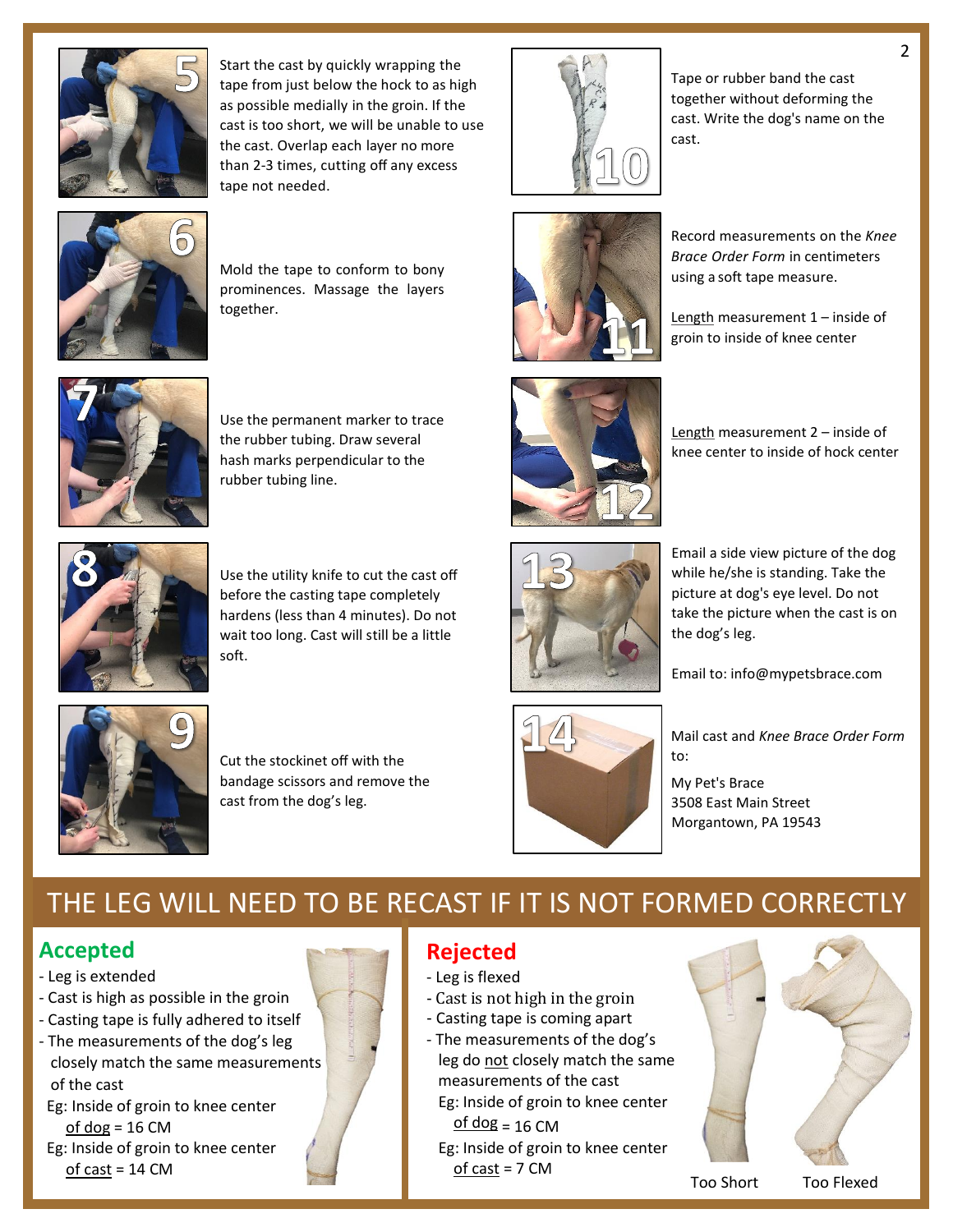

3

## **KNEE BRACE ORDER FORM**

#### READ INTRUCTIONS ON PAGES 1 & 2. THIS PAGE IS TO BE COMPETED BY THE VET/REHAB. EMAIL A SIDE VIEW PICTURE OF THE DOG STANDING TO INFO@MYPETSBRACE.COM.

| <b>Pet Name:</b><br>Breed:                                                                                                                                                                                                                                                                                                                                                                                                                                                                                                                                      |        |                                                                                |  | Weight:              | Ibs                  |
|-----------------------------------------------------------------------------------------------------------------------------------------------------------------------------------------------------------------------------------------------------------------------------------------------------------------------------------------------------------------------------------------------------------------------------------------------------------------------------------------------------------------------------------------------------------------|--------|--------------------------------------------------------------------------------|--|----------------------|----------------------|
| Gender: □ Male<br>$\Box$ Female<br>Affected Side/Brace For: □ Left<br>$\Box$ Neutered/Spayed<br>Right<br>Age:                                                                                                                                                                                                                                                                                                                                                                                                                                                   |        |                                                                                |  |                      |                      |
| Body Condition Score: $\Box$ 1 (Too Thin)<br>$\Box$ 2<br>$\square$ 3                                                                                                                                                                                                                                                                                                                                                                                                                                                                                            |        | $\exists$ 5 (Ideal)<br>$\Box$ 6<br>$\Box$ 4                                    |  | $\Box$ 7<br>$\Box$ 8 | $\Box$ 9 (Too Heavy) |
| Diagnosis:                                                                                                                                                                                                                                                                                                                                                                                                                                                                                                                                                      |        | Notes/Other Instructions:                                                      |  |                      |                      |
|                                                                                                                                                                                                                                                                                                                                                                                                                                                                                                                                                                 |        | Cast Taken While Dog Is: $\Box$ Standing                                       |  |                      | Laying Down          |
| Length Measurement In CM<br>Inside of Groin to<br>Inside of Knee Center:                                                                                                                                                                                                                                                                                                                                                                                                                                                                                        |        | Length Measurement In CM<br>Inside of Knee Center to<br>Inside of Hock Center: |  |                      |                      |
| <b>Brace Color (See Color Chart):</b>                                                                                                                                                                                                                                                                                                                                                                                                                                                                                                                           |        |                                                                                |  |                      |                      |
| <b>Clinic Name:</b>                                                                                                                                                                                                                                                                                                                                                                                                                                                                                                                                             |        |                                                                                |  | Date:                |                      |
| Street:                                                                                                                                                                                                                                                                                                                                                                                                                                                                                                                                                         | City:  |                                                                                |  | State:               | Zip:                 |
| Phone:                                                                                                                                                                                                                                                                                                                                                                                                                                                                                                                                                          | Email: |                                                                                |  |                      |                      |
| <b>Practitioner Name (Print):</b><br><b>Practitioner Signature:</b>                                                                                                                                                                                                                                                                                                                                                                                                                                                                                             |        |                                                                                |  |                      |                      |
| Owner Name (Print):                                                                                                                                                                                                                                                                                                                                                                                                                                                                                                                                             |        | <b>Owner Signature:</b>                                                        |  |                      |                      |
| Street:                                                                                                                                                                                                                                                                                                                                                                                                                                                                                                                                                         | City:  |                                                                                |  | State:               | Zip:                 |
| Phone:<br>Email:                                                                                                                                                                                                                                                                                                                                                                                                                                                                                                                                                |        |                                                                                |  |                      |                      |
| Warranty: My Pet's Brace will repair or replace straps, liners, pads, buckles or soling for no charge within 120 days after you receive the<br>brace. My Pet's Brace will repair or replace the plastic superstructure and mechanical hinges for no charge if they fail from defect within one<br>year. Because devices are custom-made for each patient and will not fit any other animal, no refunds, returns or exchanges can be offered<br>by My Pet's Brace. By signing above, I understand and agree to the My Pet's Brace warranty and no refundspolicy. |        |                                                                                |  |                      |                      |
| Fabrication Time: $\square$ Standard: 5 business days<br>Expedite: 2 business days - additional \$150/brace                                                                                                                                                                                                                                                                                                                                                                                                                                                     |        |                                                                                |  |                      |                      |
| Ship Completed Brace To: $\Box$ Pet Owner<br><b>Vet/Rehab Facility</b><br>$\Box$                                                                                                                                                                                                                                                                                                                                                                                                                                                                                |        |                                                                                |  |                      |                      |
| Shipping Method (Shipping of completed brace to owner/vet)                                                                                                                                                                                                                                                                                                                                                                                                                                                                                                      |        |                                                                                |  |                      |                      |
| USA:<br>UPS Ground $-$ Free                                                                                                                                                                                                                                                                                                                                                                                                                                                                                                                                     |        | $\overline{\mathbf{3}}$<br>$2$ Day*<br>$\Box$                                  |  | Next Day*            | *Fees Apply          |
| UPS 2-5 business days (≈\$40)<br>UPS 1-3 business days ( $\approx$ \$45)<br>Canada:<br>$\Box$                                                                                                                                                                                                                                                                                                                                                                                                                                                                   |        |                                                                                |  |                      |                      |
| International:<br>UPS 2-5 business days (≈\$90)<br>UPS 1-3 business days (≈\$110)<br>ப                                                                                                                                                                                                                                                                                                                                                                                                                                                                          |        |                                                                                |  |                      |                      |
| Who To Bill: $\Box$ Pet Owner<br>Vet/Rehab Facility                                                                                                                                                                                                                                                                                                                                                                                                                                                                                                             |        |                                                                                |  |                      |                      |
| Store Credit Card Number For Future Charges (Straps/Repairs): □<br>No<br>Yes                                                                                                                                                                                                                                                                                                                                                                                                                                                                                    |        |                                                                                |  |                      |                      |
| Credit Card: $\Box$ Visa<br>MasterCard<br>Discover<br>Amex<br>Care Credit<br>Scratchpay                                                                                                                                                                                                                                                                                                                                                                                                                                                                         |        |                                                                                |  |                      |                      |
| Card Number:<br>Exp Date:<br>Security Code:                                                                                                                                                                                                                                                                                                                                                                                                                                                                                                                     |        |                                                                                |  |                      |                      |
| Providing credit card information authorizes My Pet's Brace to charge your card for the brace plus any applicable shipping charges. Credit<br>card information can also be given over the phone when My Pet's Brace calls the brace purchaser confirming the cast has been received at<br>our facility. Production of the brace begins once full payment has been received.                                                                                                                                                                                     |        |                                                                                |  |                      |                      |
| Billing Address If Different From Above:                                                                                                                                                                                                                                                                                                                                                                                                                                                                                                                        |        |                                                                                |  |                      |                      |
| If paying by check – mail check with this form and the dog's cast                                                                                                                                                                                                                                                                                                                                                                                                                                                                                               |        |                                                                                |  |                      |                      |